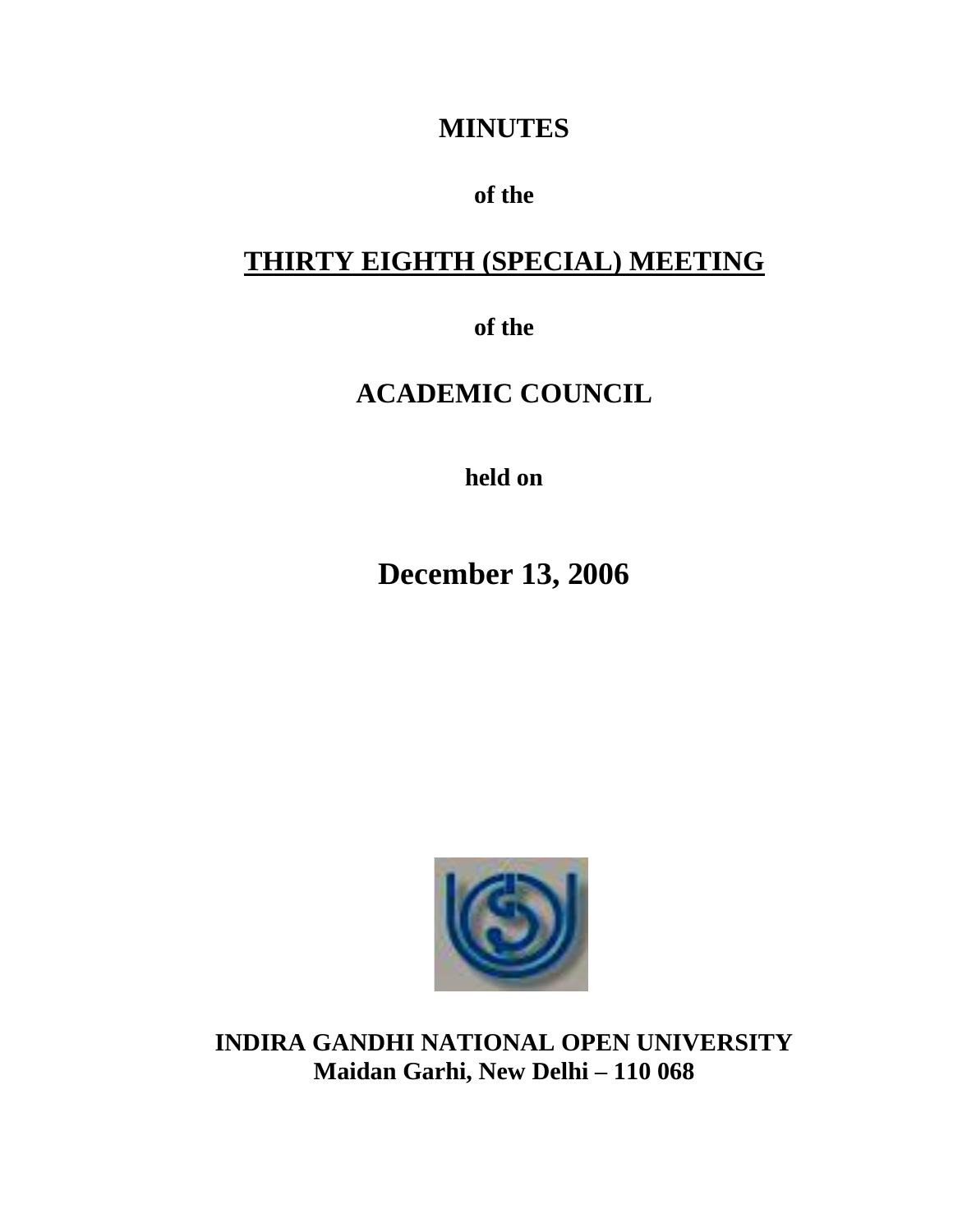#### **IGNOU**

### **MINUTES OF THE THIRTY EIGHTH (SPECIAL) MEETING OF THE ACADEMIC COUNCIL HELD ON WEDNESDAY, DECEMBER 13, 2006 AT 2.00 P.M. IN THE CONFERENCE ROOM, BLOCK-8, IGNOU CAMPUS, MAIDAN GARHI, NEW DELHI – 110 068.**

The following were present:

- 1. Prof. V.N.Rajasekharan Pillai, VC  **Chairman**
- 2. Prof. Pardeep Sahni
- 3. Prof. J.M.Parakh
- 4. Prof. M.C.Sharma
- 5. Prof. S.B.Arora
- 6. Prof. Gayatri Kansal
- 7. Prof. B.S.Hansra
- 8. Prof. A.S.Narang
- 9. Prof. Vijayshri
- 10. Sh. Shashi Bhushan
- 11. Dr. T.K.Jena
- 12. Dr. Annu J.Thomas
- 13. Shri S.K.Arora
- 14. Dr. C.K.Ghosh
- 15. Dr. Kamal Vagrecha
- 16. Dr. Eisha Kannadi
- 17. Prof. S.K.Panda
- 18. Sh. V.K.Arora
- 19. Dr. S.K.Mohapatra
- 20. Dr. T.R.Srinivasan
- 21. Dr. O.P.Dewal

22. Prof. B.S.Saraswat, Director, ACD - **Member-Secretary**

Prof. S.C.Garg, Prof. M.Aslam, Prof. B.B. Khanna and Ms. Suneet Kashyap attended the meeting as representatives of the Directors of respective Schools. Prof. Renu Bhardawaj and Mr. N. Venkateshwarlu could not attend the meeting.

Sh. K.D.Sharma, Section Officer, Academic Coordination Division was present to assist the Member-Secretary.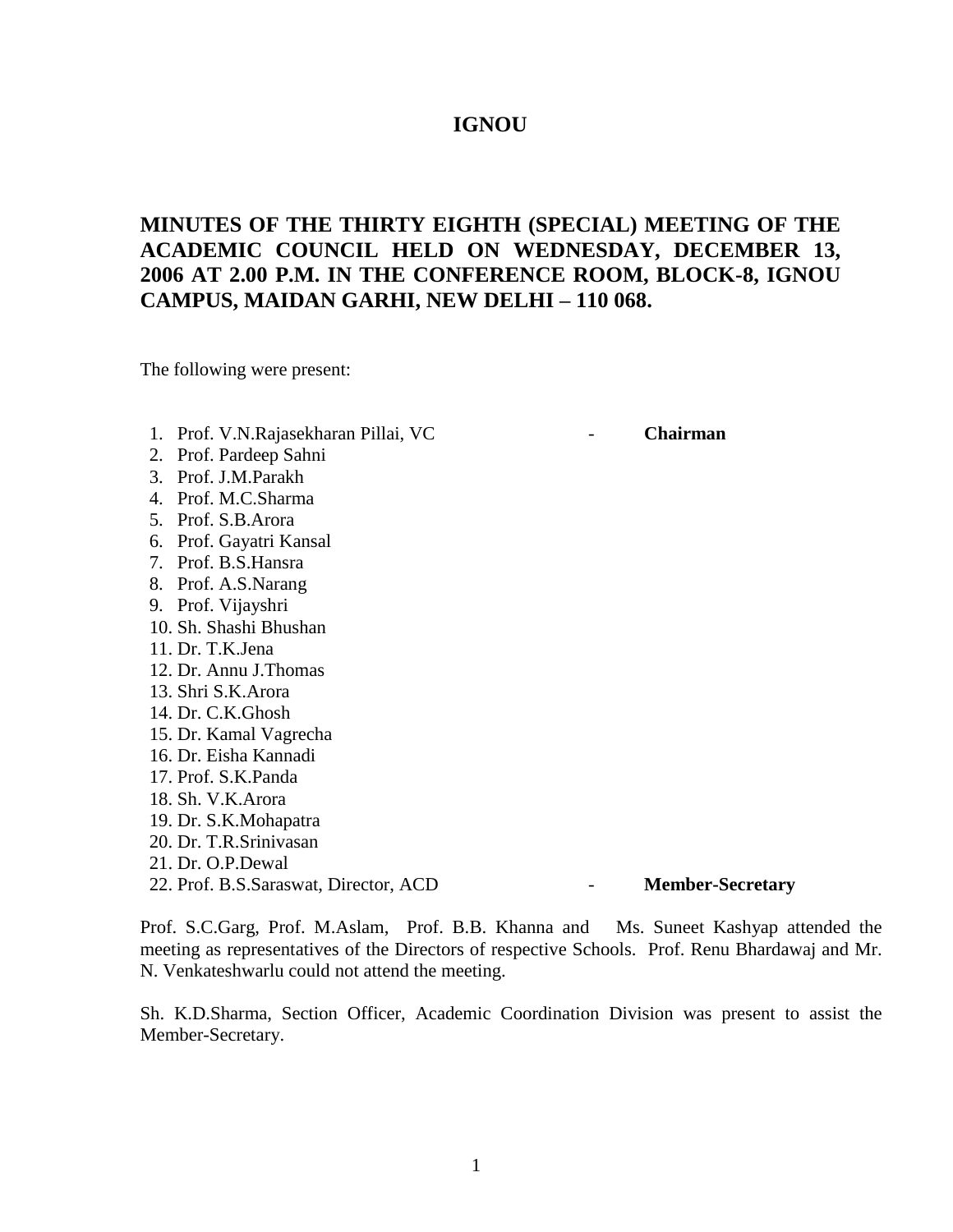At the outset, the Chairman welcomed the members to the  $38<sup>th</sup>$  Meeting of the Academic Council and informed that the special meeting had been convened to consider the matters relating to conducting of examination for MHI-07.

#### **ITEM NO. 1 TO CONSIDER THE MATTER RELATING TO OFFERING A COMPLETELY REVISED, ALTERNATIVE COURSE AND EXAMINATION IN RESPECT OF MHI-07 STUDENTS.**

- AC 38.1.1 The Chairman informed the members that the University has been receiving requests from a number of students of M.A. (History)/ M.A. (Political Science) for conducting examination in the MHI-07 course as the delay is hampering their career prospects. Many of them want to pursue further studies and have qualified in NET examination also. But due to non-completion of their MA Degree, they are not able to avail those opportunities. The Chairman observed that the members are aware of the circumstances under which the University withdrew the course and decided not to hold examination in December 2006. As informed by the Registrar, Student Registration and Evaluation Division, 2019 students had requested for appearing in December 2006 TEE in the course. In the genuine interest of the students already enrolled in the course, the Academic Council may take an appropriate decision in the matter.
- AC 38.1.2 The Academic Council considered the matter and debated various alternatives suggested by the members. After detailed discussion, the following decisions were taken:
	- i) Revision of the MHI-07 course incorporating the inputs given by the members of the committee appointed by the University be expedited and revised material be sent to these students at the earliest. Extreme caution be exercised while translating the material in Hindi.
	- ii) A new course code MHI-107 may be given to the course.
	- iii) The Academic Council authorized the Chairman to take appropriate decisions required, if any, in the matter on behalf of the Academic Council.
	- iv) The University may hold a special examination for these students in March, 2007.
	- v) The students may be allowed to submit assignments up to May 31, 2007.
	- vi) Regular examinations in the course may be held in June, 2007 as per the decision of the Academic Council at its  $36<sup>th</sup>$ meeting.